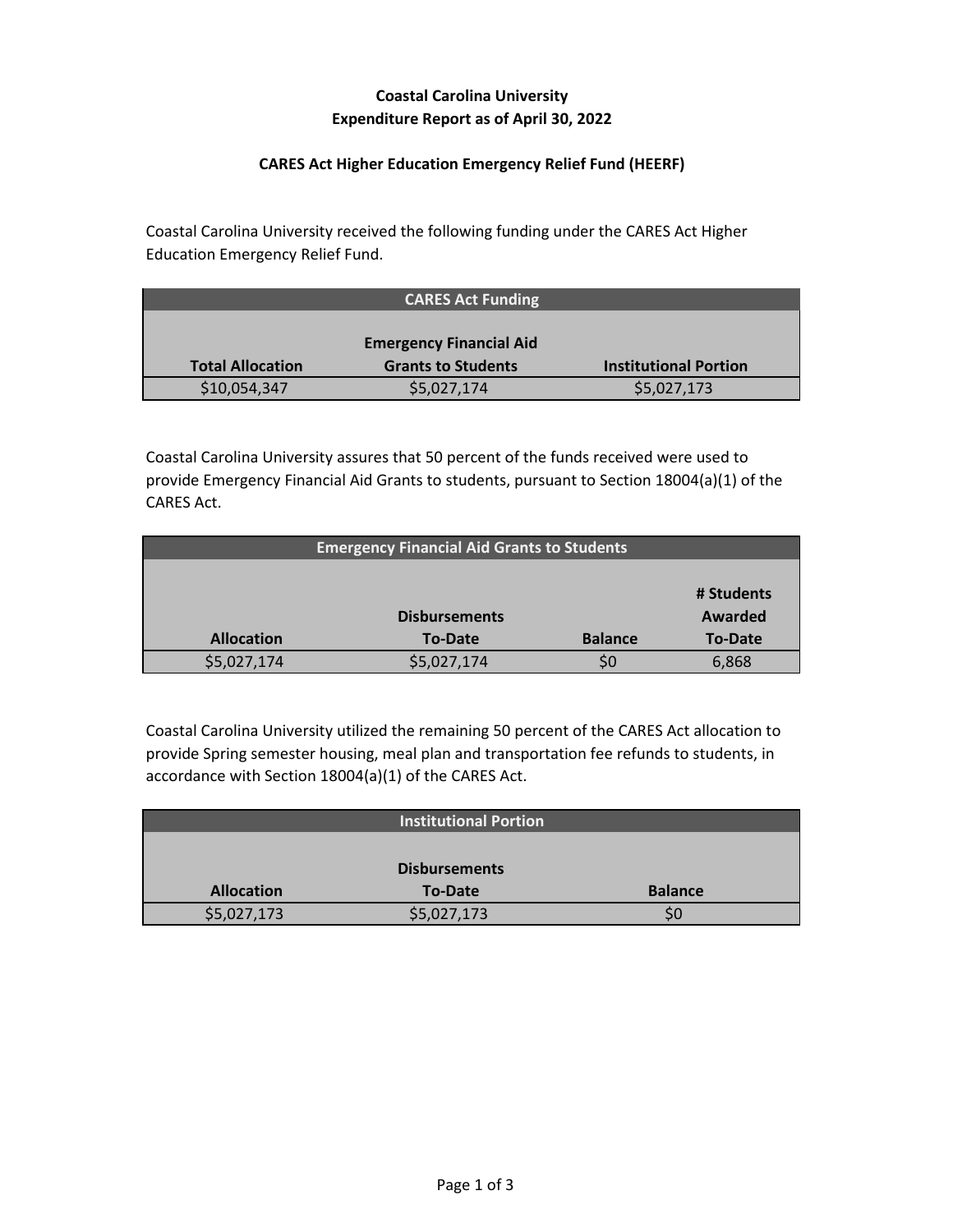# **Coastal Carolina University Expenditure Report as of April 30, 2022**

### **CRRSAA Higher Education Emergency Relief Fund (HEERF II)**

Coastal Carolina University received the following funding under the CRRSAA Higher Education Emergency Relief Fund II.

| <b>CRRSAA Funding</b>                      |                           |                  |
|--------------------------------------------|---------------------------|------------------|
| <b>Supplemental Grants</b><br>Supplemental |                           |                  |
| <b>Total Allocation</b>                    | <b>Grants to Students</b> | for Institutions |
| \$15,415,915                               | \$5,027,174               | \$10,388,741     |

Coastal Carolina University assures that it provided the same amount of funding in financial aid grants to students as was required to be provided under sections 18004(a)(1) of the CARES Act.

| <b>Supplemental Grants to Students</b> |                      |                |                |
|----------------------------------------|----------------------|----------------|----------------|
|                                        |                      |                |                |
|                                        |                      |                | # Students     |
|                                        | <b>Disbursements</b> |                | Awarded        |
| <b>Allocation</b>                      | To-Date              | <b>Balance</b> | <b>To-Date</b> |
| \$5,027,174                            | \$5,027,174          |                | 7,082          |

Coastal Carolina University utilized these supplemental grant funds for institutional costs to defray expenses associated with coronavirus, to carry out student support activities that address needs related to coronavirus, and to make additional financial grants to students.

| <b>Supplemental Grants for Institutions</b> |                |                |  |
|---------------------------------------------|----------------|----------------|--|
|                                             |                |                |  |
| <b>Disbursements</b>                        |                |                |  |
| <b>Allocation</b>                           | <b>To-Date</b> | <b>Balance</b> |  |
| \$10,388,741                                | \$10,388,741   |                |  |